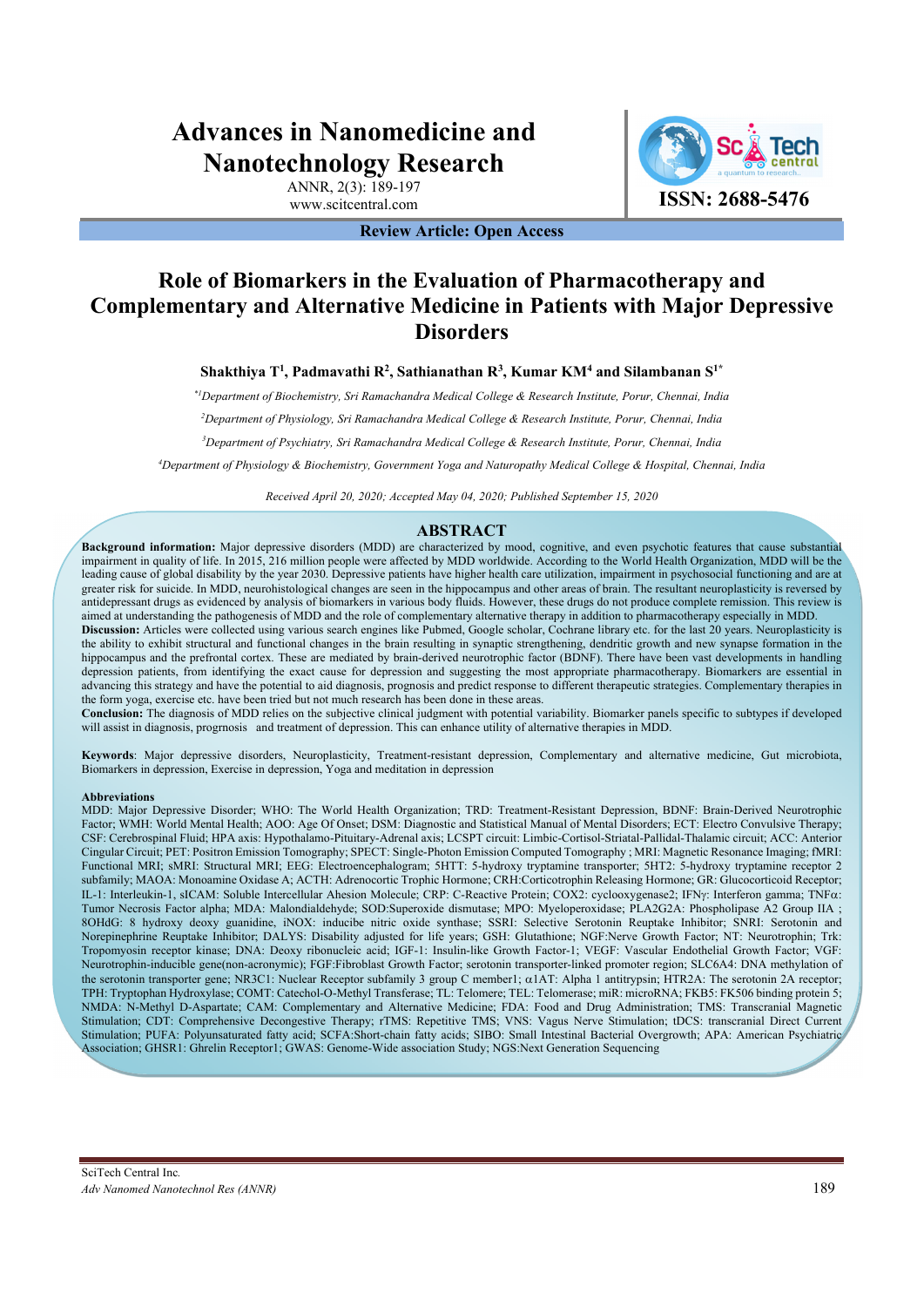**Corresponding author**: Santhi Silambanan, Department of Biochemistry, Sri Ramachandra Medical College and Research Institute, Sri Ramachandra Institute of Higher Education (SRIHER), Chennai, Tamil Nadu, India, Tel: 9840324406; E-mail: santhisilambanan@gmail.com

**Citation:** Shakthiya T, Padmavathi R, Sathianathan R, Kumar KM & Silambanan S. (2020) Role of Biomarkers in the Evaluation of Pharmacotherapy and Complementary and Alternative Medicine in Patients with Major Depressive Disorders. Adv Nanomed Nanotechnol Res, 2(3): 189-197.

**Copyright:** ©2020 Shakthiya T, Padmavathi R, Sathianathan R, Kumar KM & Silambanan S. This is an open-access article distributed under the terms of the Creative Commons Attribution License, which permits unrestricted use, distribution, and reproduction in any medium, provided the original author and source are credited.

#### **INTRODUCTION**

#### **Epidemiology**

MDD was ranked fourth as a disease measured in disability adjusted for life years (DALYS) in 1990. Various search engines like Pubmed, Ovid, Google Scholar, Scopus, Web of Science, Science Direct, Cochrane Library etc. were used for looking for articles in the last 20 years. The World Mental Health (WMH) Survey found that on an average 1 in 20 people are reported to have an episode of depression in a year. Parallely, antidepressant use has also increased from 7.7% during 1999-2002 to 12.7% during 2011-2014. It has been estimated that the global prevalence of depression is 21.7% for females and 12.7% for males [1]. The World Health Organization (WHO) data (2014) has suggested MDD as the leading cause of global disease burden with global prevalence ranging from 3% - 17%, increasing to 9.3% - 23% in cases of depression with comorbid conditions [2]. In adolescents, prevalence is reported to be between 2.8% and 5.6% with females being more affected than males. In the geriatric population 12.3% individuals are affected by depression which can increase upto 37.9% in urban population [3]. In the United States 5%-9% of women and 2%-3% of men suffer from depression at any time. A Norwegian study showed that 24% of women suffer MDD and 13.3% from dysthymia; while 10% of men suffer from MDD and 6% from dysthymia [1]. As per WMH surveys in high-income countries, the age of onset (AOO) is 22.7years in the United States and 24.2years in New Zealand, whereas it is 30 years and 30.1 years in Spain and Japan respectively. The AOO is in low- to middle-income countries are, 22.3 years and 27.8 years in South Africa and Ukraine respectively whereas it is 31.9 years in Pondicherry, India. This infers that people in high-income countries would experience more stress than those in low- to middle-income countries. Thus, depression was considered to be an illness of affluence [4]. Depression is common in military personnel [5].

#### **Clinical Presentation of MDD**

On May 18, 2013, the American Psychiatric Association (APA), drafted Diagnostic and Statistical Manual of Mental Disorders (DSM-5) for classification and diagnosis of mental disorders. As per DSM-5 criteria, depression is characterized by significant impairment in everyday functioning (social, work, or other important areas of functioning), significant weight loss or gain, sleep disturbances, fatigue, loss of energy, feelings of worthlessness or excessive guilt, diminished ability to think or concentrate, and recurrent thoughts of death. All these symptoms must be present for atleast 2 weeks [6]. Clinically, diagnosis of MDD is subjective, based on patient interviews as well as supplemental information provided by family and friends [7]. Major depressive disorders may have depression alone or depression may be associated with anxiety [8]. With regard to personality, individuals with higher scores on the hardiness, correlates with lower scores on the depression scale suggesting that the person's ability to manage and respond to stressful life events with coping strategies that turn potentially unfortunate circumstances into learning opportunities [9]. Risk factors of major depression in late life include medical illnesses, such as cancer, heart diseases, infectious diseases or hip fractures which induce the feeling of advancing aging and a sense of mortality in the depressed patient [2]. Depression can be familial, while in most of the individuals it could be caused by environmental factors like stresses at home, work, or school or inablility to develop coping skills [1,10]. Presence of comorbid conditions could slow the recovery and increase the likelihood of its recurrence and chronicity of the disorder with frequent hospitalizations [11].

### **Structural and functional changes in the brain of MDD patients**

In normally functioning brain the functional capacity of a neuron depends on its synaptic networks and connectivity. When dendrites and synapses are lost, this connectivity decreases with decreased neurogenesis subjecting to apoptosis. The hippocampus has projections to the dorsolateral prefrontal cortex, the ventral tegmental area and the hypothalamus. These areas are involved in learning, memory, coping behaviour, attention and concentration. Mesolimbic circuitry regulates the response to novelty and the experience of reward manifested as anhedonia. It also regulates higher mental functions such as motivation and judgment. On the contrary, histological changes in the amygdala include increased dendritic arborisation and increased synaptogenesis; with resultant increase in amygdalar volume and function. The amygdala is involved in social and emotional learning which manifest as anxiety and fear. Stress induced changes in the hippocampus gradually reverse with treatment, whereas stress-induced changes in the amygdala remain for weeks or longer. Thus, the depressed human overreacts to stress in a trait-dependent way. The physical and sexual abuse experienced by children manifest as depression in adult life [12]. Thus, depression could be a sum total of disturbances in the functioning of multiple parts of the brain [13, 14].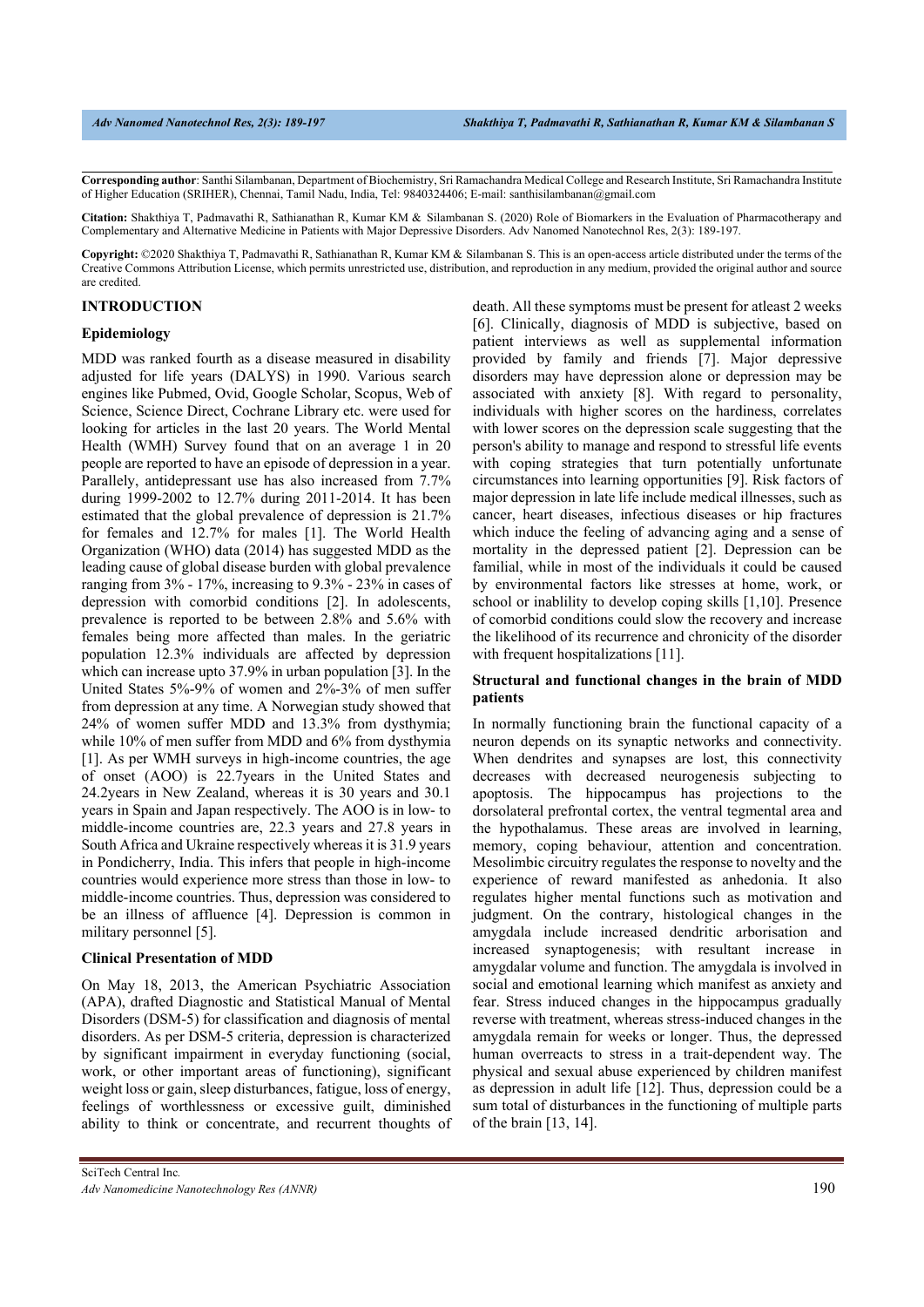When individuals, who are vulnerable to depression, are exposed to stress, neurochemical, neuroendocrine, neurophysiological and neurohistological changes occur in the brain and these considered being the biological mediators of depression [8]. The neurohistological changes are the most important, since the cognitive, affective and behavioral impairments in depression could result from the neurohistological changes. Stress impairs neuroplasticity in certain parts of the brain and induces neuroplasticity in other parts of the brain. Antidepressant drugs reverse the neurohistological effects. Mild stress which is encountered in daily life is usually associated with successful adaptation to the environment as shown by the favorable neuroplasticity changes in the brain. During mild stress, cortisol acts at physiological level to stimulate hippocampal neurons, thus facilitating learning and memory. But at pathological levels as encountered in moderate or severe stress, cortisol overstimulates the hippocampal neurons and causes dendritic atrophy and loss of synapses resulting in neuronal apoptosis. The glucocorticoid receptor antagonist, mifepristone may decrease the cognitive impairments in MDD. Neurohistological changes in the hippocampus and prefrontal cortex can be seen as a reduction in hippocampal volume in the animal models; also seen in postmortem samples or MRI studies. The antidepressant-induced neurohistological effects are responsible for the initiation of clinical recovery. However, antidepressant drugs do not reverse the changes observed in the amygdala. The vulnerability to stress remains, thus requiring maintenance antidepressant therapy. Electroconvulsive therapy (ECT) can induce neuroplasticity in the brain [14]. All individuals have innate neuroplastic capability; hence some depressed individuals learn adaptive behaviours to recover from depression and antidepressant drugs may not be necessary. Children have an intrinsically plastic brain and may not need antidepressants. Different antidepressant drugs have different effects on the pathways that mediate the neuroplasticity response [14]. It is undisputed that suicidal behaviour is high in depressed adolescents before treatment and with each depressive episode there is an additional 10% risk of the disease becoming chronic [15]. The clinical heterogeneity observed in MDD makes it difficult to select the best treatment approach for an individual [16]. Antidepressants often take weeks to bring desired effect. Also, there are high rates of relapse and treatment resistance. Identification of biomarkers that could predict individual response is highly valued in clinical practice [9]. Many antidepressants are associated with cardiometabolic risk factors such as insulin resistance, obesity, and dyslipidemia [17]. 60% of patients with MDD experience some degree of non-responsiveness to these treatments. Therefore, identifying novel treatment approaches are of key importance [18].

#### **Diagnostic modalities in Major Depressive Disorders**

Various modalities are used to find the etiology and hence the treatment of MDD; they are postmortem brain research,

#### **Postmortem studies**

Post-mortem studies of the brain have scientific merit, but the progressive character of many neuropsychiatric diseases and the fact that many patients have been treated with drugs for a substantial part of their lives limit the value of many postmortem data. In addition, it is difficult because of the inactivation of enzymes and immediate massive release of neurotransmitters after death [19].

#### **Brain imaging studies**

In MDD, structural and functional alterations are found in the amygdala, hippocampus, prefrontal cortex, ventromedial striatum, pallidum and thalamic nuclei forming the limbic– cortical–striatal–pallidal–thalamic (LCSPT) circuit involved in regulating emotional behavior. Areas involved in regulating emotional behavior are the cortical-limbic and ventral-dorsal circuits. Biochemical and biological targets in the brain are directly assessed by imaging techniques such as Positron Emission Tomography (PET), Single-Photon Emission Computed Tomography (SPECT) and Magnetic Resonance Imaging (MRI). These techniques are expensive, not well automated, time-consuming and only available in larger medical centers, limiting the potential use of these techniques in daily practice. Functional MRI (fMRI) can assess affective and cognitive processing; while structural MRI (sMRI) has demonstrated volume reductions in the grey matter of the involved brain regions in MDD patients [19]. Structural alterations correlated with changes in cerebral blood flow and metabolism in anterior cingulate cortex (ACC), amygdala and the ventral striatum. Negative emotions correlate with increased activation of the amygdala, parahippocampal areas, dorsal anterior cingulate cortex and the left striatum and a decreased activation of the dorsolateral prefrontal cortex. In contrast, positive emotions correlated with an increased activity in the orbital frontal are cortex. Functional imaging may also indicate specific subtypes of depression [20]. Depression affects the structural brain as shown by alterations in electroencephalogram (EEG) findings. EEG measures different wavelengths directly that mirrors different brain activities. There are consistent changes in the EEG alpha and theta frequency ranges which change treatment outcomes. Another study has shown that in depression there are decreased delta power values and increased beta activity in frontal brain [21]. Advantages are non-invasive and are already used on a daily basis in clinical settings. Interestingly the effects of the BDNF val66met polymorphism, which is associated with the risk of developing depression, have low  $\alpha$  wave activity [19].

#### **Biomarkers have opened up various avenues in major depressive disorders**

Subsequent to the publication of DSM 5, concerns were raised regarding validity of objective diagnostic modalities to assess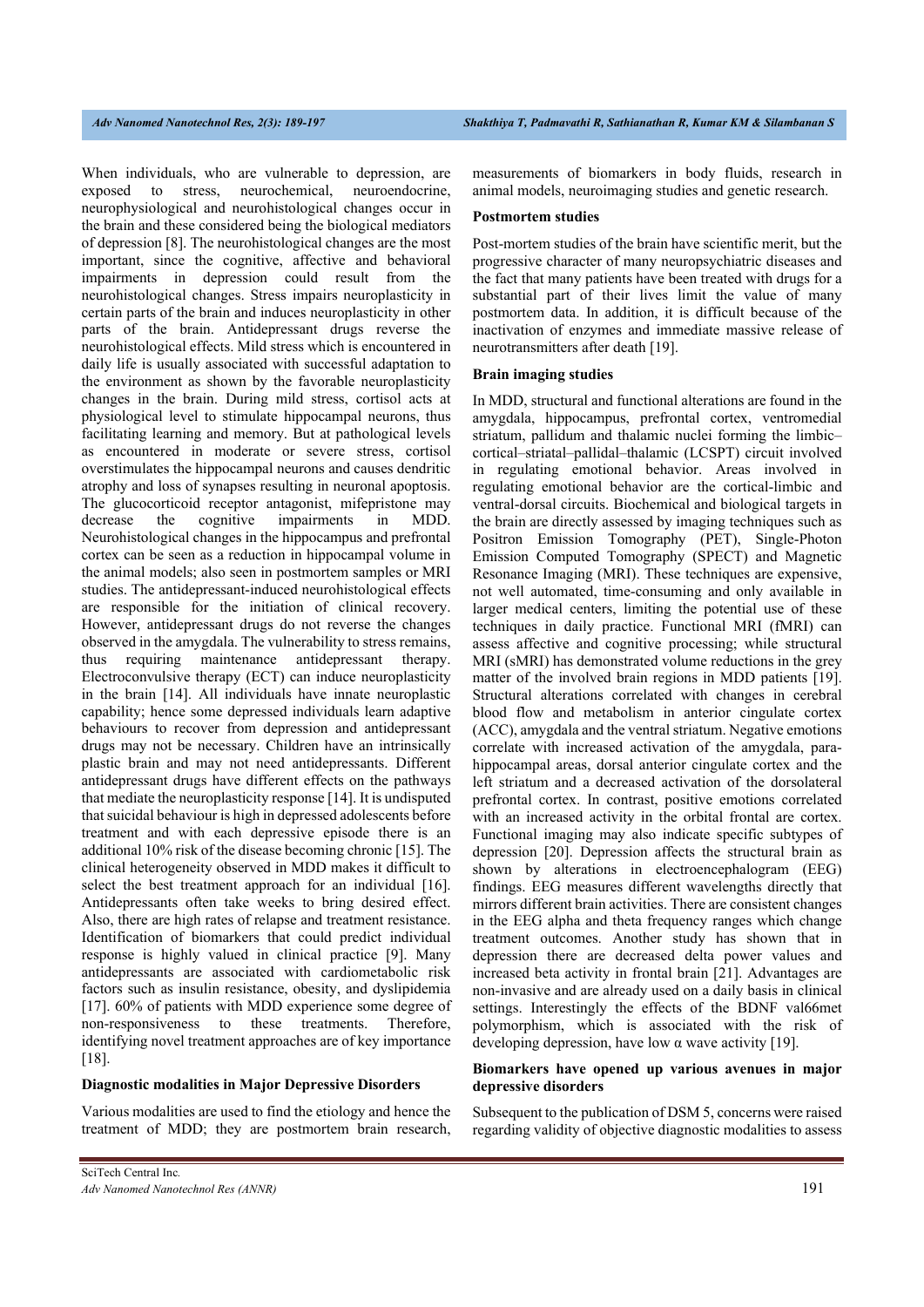MDD and its specific correlation of the phenotypic presentation to the underlying mechanism [22]. MDD is a very heterogeneous disorder and also is the result of several biological mechanisms that influence each other in complex ways. Therefore, the use of a combination of several biomarkers reflecting changes in different biological mechanisms may be promising. There is no consensus on which biomarkers are sensitive and specific enough to be used in a clinical setting [21, 22]. Determination of the biomarkers, such as hormones, proteins and neurotransmitters in blood, urine or CSF is relatively cheap, non-invasive and widely available. But analysis of biomarkers remains as an indirect approach to extract information of brain. As the brain is protected by blood brain barrier, it selectively transports substances across its membrane and thus the correlation between central and peripheral concentration is questionable [20, 23].

Biomarkers of psychiatry disorders can be classified as diagnostic and treatment biomarkers. Based on the behaviour with disease process they can also be categorized into three groups as trait, state, and endophenotype markers. Trait biomarkers are persistent, irrespective of the onset-, during-, and after remission- of the disorder. Trait biomarkers decide which individuals are at risk for the disorder. State biomarkers are transient; present at the onset- and during-the disorder, but normalized with remission. Endophenotypic biomarkers are a subgroup of trait biomarkers, based on the association between genes and specific depressive phenotypes; they are persistent, and found to be higher in family members than in the normal population [3, 24, 25].

Various hypotheses have emerged regarding the etiology of MDD; all of them in general describe the dysfunction of many biological processes. Thus, multiple interacting biological systems are involved in the pathophysiology of MDD, with specific processes being more prominent in their respective subtypes. A biomarker representing the individual hypothesis may give a clarity in the presentation of different subtypes and their response to treatment [20, 26- 28]. Biomarkers could complement clinical assessment by analyzing the levels of biomarkers that occur ahead of changes in clinical symptoms, thus allowing to initiate therapy quickly [29, 30].

- **Monoamine hypothesis:** There is decreased level of monoamines (serotonin, norepinephrine and dopamine) in body fluids and postmortem brain tissue. Altered functions of 5-HTT and 5-HT2 receptor are found in the brain and platelets [20].
- **Stress hypothesis**: Deregulation of the hypothalamopituitary-adrenal (HPA) axis, is frequently implicated in the etiology of MDD. Due to impaired feedback patients have elevated levels of cortisol, ACTH and CRH in extracellular fluid and postmortem brain tissue. This is prominent in patients with melancholic features [3, 20] Normalization of dexamethasone (Dex)/CRH test was

also used an objective measurement of clinical improvement [7].

- **Immune-inflammation hypothesis:** MDD is associated with increased levels of proinflammatory cytokines, such as IL-1, IL-6, TNF-α and IFN-γ and decreased levels of anti-inflammatory cytokines, such as IL-4 and IL-10 and activation of immune cells. Proinflammatory cytokines induce behavioral changes and chronicity of depression [20]. Patients with melancholic features had increased serum IL-1β, IL-1β/IL-10 ratio and neopterin [17, 22]. IL-6 and sICAM are associated with sleep disturbances; elevated IL-6 level is found in atypical depression. Increased CRP is found in patients with comorbid diabetes mellitus, predits response to Infliximab in treatment-resistant depression (TRD) and discriminates the differential treatment response to escitalopram versus nortriptyline. TNF- $\alpha$  and IL-1 $\beta$  are markers of treatment response and SSRIs reduce IL-6 levels. IL-8, TNF-α, CRP and IL-6 have trait characteristics [21, 31].
- Oxidative stress hypothesis: Low neuromembrane cholesterol content leads to failure of presynaptic serotonin reuptake manifested as increased violence and suicidal death [7]. Inflammation predisposes to oxidative stress with increased levels of COX-2, MDA, SOD, MPO, phospholipase A2 (PLA2G2A), 8-OHdG, F2-isoprostanes and iNOS [3]. Increased oxidative activity is reversed by SSRIs. Decreased GSH is found to correlate with severity of anhedonia and melancholic features in depressed patients [22].
- **Neurogenesis & neuroplasticity hypothesis:** Decreased hippocampal neurogenesis and levels of neurotrophic factors are causally related to MDD. BDNF is a neurotrophic factor that induces proliferation, survival and differentiation of existing neurons and the formation of new synapses. Antidepressant drugs increase neurogenesis, synaptogenesis and neurotrophic factors [20]. Neurotrophins [nerve growth factor (NGF), brainderived neurotrophic factor (BDNF), neurotrophin (NT)-3, -4, and -5] interact with the tropomyosin receptor kinase (Trk) family of receptors and mediate neurogenesis and neural plasticity in both peripheraland central nervous systems [17]. BDNF has the potential in evaluating therapy effects involving learning, memory, and executive functions. BDNF DNA methylation patterns have also been associated with depression severity, and the presence of suicidal ideation. BDNF has the potential to be a trait and statelike marker [22]. IGF-I is involved in neuroplasticity [17]. VEGF acts as a mediator of antidepressant effects. Studies have reported deregulated expression of several FGF transcripts in the dorsolateral prefrontal cortex, ACC and hippocampus, which was attenuated by SSRIs. VGF acts as a mediator of the effects of antidepressants. Its expression is induced by BDNF [3].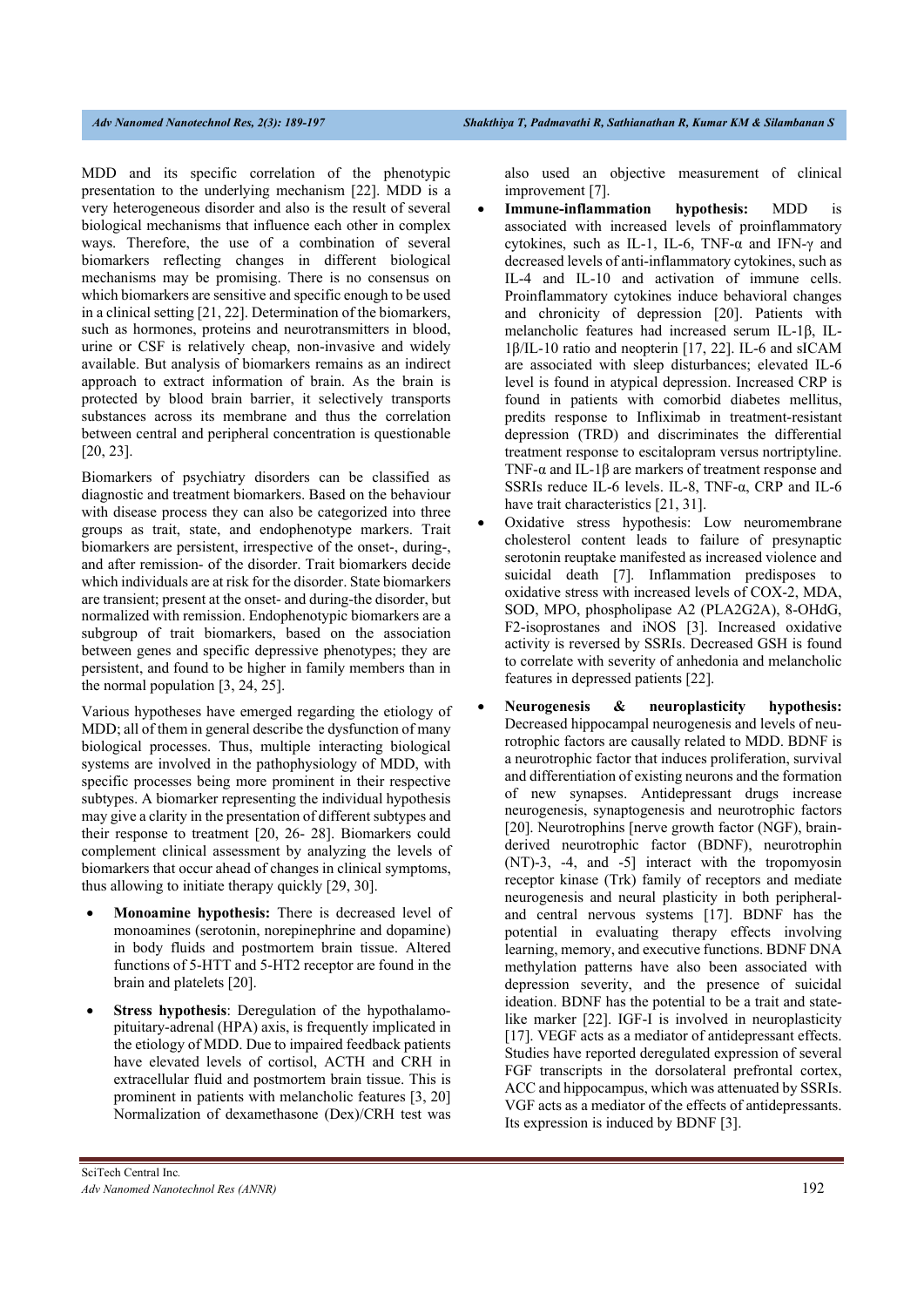**Deregulated metabolic products:** The proteinshistidine triad nucleotide-binding protein 1 (HINT1), glial fibrillary acidic protein, dihydropyrimidinaserelated protein 2, ubiquinone cytochrome c reductase core protein 1, carbonic anhydrase 1 and fructose biphosphate aldolase C regulate axonal guidance, neuronal growth cone collapse, cell migration as well as energy metabolism; by altering cytoskeletal architecture and mitochondrial energy metabolism [7]. Metabolic

markers like phenylalanine, tryptophan, purine, tocopherol and dihydroxyphenylacetic acid are helpful in assessing response to antidepressants. To distinguish MDD from early life stress (ELS), alanine, glycine, galactose, linoleic acid and cholesterol are analyzed. Malonate, formate, N-methyl nicotinamide, m-hydroxy phenylacetate, and alanine, found in urine of MDD patients [7, 12].





#### **Genetic and epigenetic hypotheses**

Genetic polymorphisms could possibly identify persons at risk for depression or predict response to antidepressant therapies. Novel techniques such as GWAS and NGS allow for the simultaneous identification of multiple single nucleotide polymorphisms (SNPs). The SNPs were related to

the major hypotheses of MDD etiology: *SLC6A2* to monoamine hypothesis, *C5orf20* to the neurogenesis/neuroplasticity hypothesis, *TNF* to the neuroinflammation hypothesis and *NPY* to both the monoamine and the stress hypotheses [20]. Several candidate genes involving DNA methylation, SLC6A4, BDNF, and NR3C1 have been studied [21]. 5-HTTLPR influences serotonin reuptake and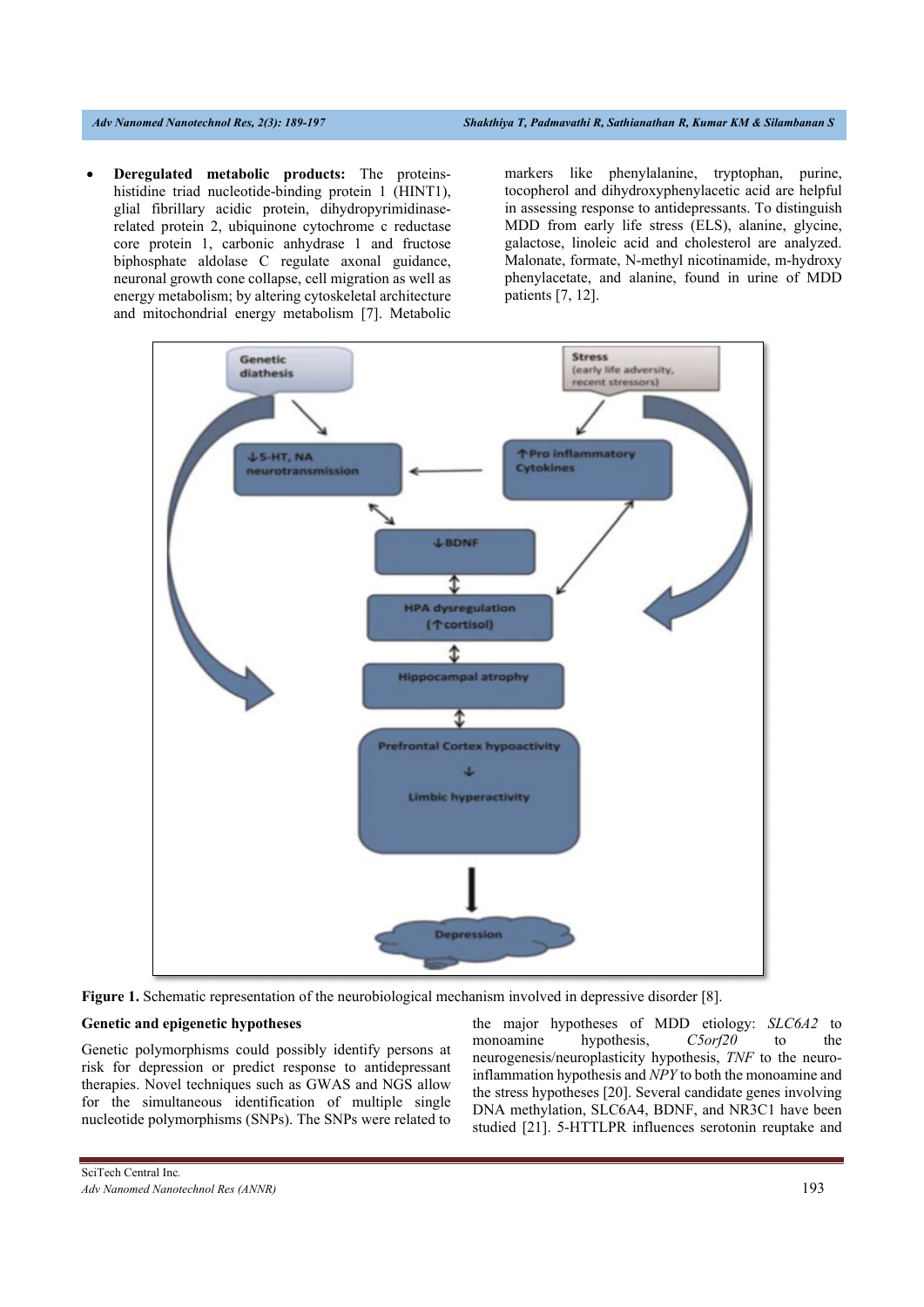the serotonin receptor 2A (HTR2A) gene is downregulated by selective serotonin reuptake inhibitors (SSRIs). In humans, two distinct Tryptophan hydroxylase (TPH) genes, TPH1 and TPH2 have been studied. TPH1 A/A and A/C variants were associated with a poorer response to fluvoxamine, citalopram and paroxetine treatment in males. No study has shown the association of MDD with TPH2 SNPs. Long MAO-A alleles were associated with slower and less efficient overall response to mirtazapine in MDD females. COMT gene SNPs, Val/Val and Val/Met genotypes were associated with treatment response to mirtazapine, but not paroxetine. Met/Met genotype was associated with no remission of citalopram, but not fluvoxamine or paroxetine. The Met/Met variant of the COMT gene was the best genetic predictor of treatment outcome [7]. MicroRNAs like miR-132, miR-26b and miR-182 regulate expression of BDNF and thus prevent depression [3]. Patients with MDD had more mitochondrial DNA and there was a correlation between the amount of mtDNA and previous stress exposure [3]. Cortisol reduces the transcription of the telomerase (TEL) catalytic component as evidenced by reduced TEL activity in the hippocampus of animal models. During oxidative stress there was increased expression of FKBP5 which inhibits translocation of the GR to the nucleus and activation of GR is upstream of the production and release of CRF. Increased expression of FKBP5 would lead to a reduction in CRF in the hippocampus that could render it more susceptible to the effects of stress and consequently affect Telomere length (TL) [3].

In 2013, nine biomarker profile was accepted for the diagnosis of MDD; they are inflammatory and oxidative indices ( $\alpha$ 1AT, apo CIII, MPO, sTNF $\alpha$  Rtype II); the HPA axis (EGF, cortisol); neurogenesis (BDNF); and metabolism (prolactin, resistin). They were used for an objective diagnosis of MDD with a sensitivity of 91.7% and specificity of 81.3% [7, 21, 22].

#### **Treatment of MDD: The present scenario**

Diagnosis of MDD is made according to the subjective identification of symptom clusters. But this could not characterize the heterogeneity, which results in a considerable error rate [11]. Depressed individuals incur twice the medical expenses from consultations and antidepressant drugs. Approximately 30% of patients do not respond to typical antidepressants [1]. Three quarters of the patients experience more than one episode of depression and the risk of recurrence is higher if the first episode occurs at a younger age along with a family history of depression. Also the risk of recurrence increases further with each new episode. Thus maintenance treatment for several months during remission is essential after an acute episode of depression to prevent relapse. Unfortunately, many patients do not achieve full remission for various reasons like poor compliance, premature ending of treatment, the use of inadequate treatment etc.; all these factors predispose to the chronicity of the disease. Such

patients are significantly subjected to social phobia, benzodiazepine abuse and impairment of both somatic and psychological well-being [8].

#### **Treatment-Resistant Depression**

Treatment Resistant Depression (TRD) or depressions with prominent somatic symptoms are found to be of inflammatory subtype. It is associated with increased functional impairment, mortality, morbidity and recurrent or chronic episodes in the long term. Psychotropic medications may be associated with weight gain and a higher BMI, this aggravates treatment resistance. Predictors of TRD include lack of full remission after previous episodes, comorbid anxiety, suicidality, early onset of depression, personality and genetic factors [24]. Patients may be prescribed a concomitant psychological and pharmacologic therapy or combination pharmacotherapy. Participants with no proinflammatory cytokine elevations might be indicated to receive psychological rather than pharmacologic therapy, while a subset of patients with high inflammation could receive an anti-inflammatory agent in augmentation to standard treatment. An individual having high TNFα levels, could benefit from short-term treatment with a TNFα antagonist. Targeting glutamate *NMDA* receptor antagonists, might represent efficacious treatment. Statins have antidepressant effects by altering neurobiological pathways. Lithium is shown to reduce inflammation through glycogen synthase kinase-3 pathways. People with a history of childhood trauma might respond better to psychological than pharmacologic therapies [24]. Currently, most pharmacological treatments have a delayed onset of action and can produce adverse side effects such as headaches, nausea, agitation, sedation, and sexual dysfunction [32]. Establishing a biomarker panel has implications for boosting diagnostic accuracy and prognosis, as well as for individualizing treatments at the earliest practicable stage of depressive illness and developing effective novel treatment targets [11, 24]. Similar to stratification, personalized treatment-selection strategies may be possible.

#### **Complementary and Alternative Medicine (CAM)**

During the 1990s, many alternative treatment strategies emerged which includes herbal medications, vitamins, nutritional supplements, magnetic and electroencephalographic synchronizing devices, energy treatments, and meditation-based therapies. These treatments may be provided by alternative medicine practitioners such as acupuncture, yoga, mindfulness meditation, homeopathy, Ayurvedic medicine, Reiki, and healing touch. Because of minimal FDA regulation and widespread over-the-counter availability, many of these treatments are self-selected and used by patients. Herbs are the most commonly used CAM products [33]. Alternative effective treatments for moderateto-severe depression include a combination of somatic therapies. Antidepressants and cognitive-behavioral therapies show approximately comparable efficacy, but due to their differing mechanisms of action, it might be expected to have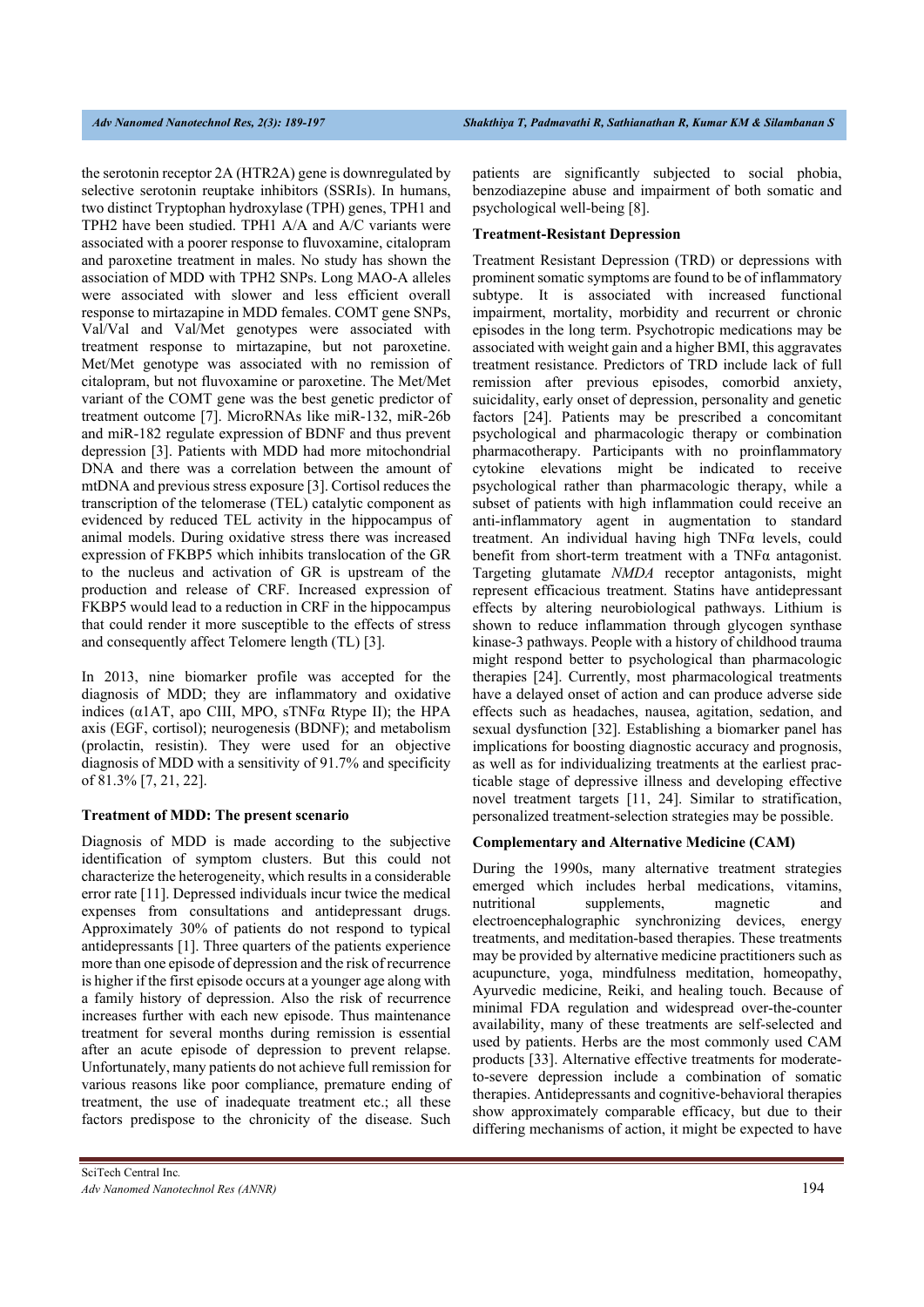different predictors of response [1, 11]. Non-pharmacological interventions include psychotherapy, ECT, transcranial magnetic stimulation (TMS), Comprehensive Decongestive Therapy (CDT), repetitive transcranial magnetic stimulation (rTMS), vagus nerve stimulation (VNS), transcranial direct current stimulation (tDCS), light therapy, sleep deprivation therapy and deep brain stimulation. Somatic treatments with antidepressant action seem to act by modifying neuroplasticity. While they are immediate, the antidepressant response is delayed [3, 14]. ECT is used for the treatment of the most severe, melancholic depressions, particularly in the elderly (who do not tolerate the adverse effects of antidepressants) and treatment resistant patients. However, patient accesses to alternative treatments are inadequate due to local availability and cost. Thus, it's clear that a combination of genetic, developmental, psychological, and environmental, socio-economic factors contributes to the optimal treatment of depressive disorders [1]. The cognitive model' predicts that when maladaptive thinking is corrected, both acute distress and the risk for recurrent symptoms will be reduced [34].

Mind–body interventions are commonly used to cope with depression and yoga is one of the most commonly used methods of treatment. One of the advantages lies in the fact that it is an easily accessible approach that has become widely accepted. In addition to the relatively low costs, yoga can be conducted as group activity, hardly any risks nor side effects are observed compared to pharmacological treatment. Yoga can be easily integrated into everyday life and therefore possibly contribute to preventing relapses. Further investigation of yoga as a therapeutic intervention in depressive disorders is needed and future studies should seek to identify which of the yoga-based interventions is most effective and what levels of severity of depression are more likely to respond to this approach [32, 35].

Physical exercise also induces neuroplasticity changes [20]. Exercise promotes hippocampal neurogenesis through activation of  $\beta$ -endorphins, VEGF, BDNF, and serotonin. This results in analgesia, anxiolysis, and a sense of wellbeing. Changes in HPA axis are associated with exercise. The APA and The National Guideline Clearing house state that exercise can be recommended as an adjuvant therapy to antidepressants or psychotherapy. Exercise can be a first-line treatment in mild to moderate depression as well as in older individuals who show delayed response to antidepressants. Both running and weight lifting were found to decrease depressive symptoms. Aerobic exercise may reduce generalized anxiety. Exercising at 70%–90% of maximum heart rate for 20 minutes three times a week has been shown to significantly reduce anxiety sensitivity [36].

#### **Role of gut microbiota in depression**

Recent studies have emerged with the concept of bidirectional communication between the central nervous system, enteric nervous system and the gastrointestinal tract, often referred to as the gut brain axis [6, 32]. The microbiome can influence the functioning of HPA axis and immune system; there are alterations in the levels of norepinephrine and serotonin in corticolimbic regions, as well as alterations in BDNF in the hippocampus. Endocrine-, neurocrine-, and inflammationrelated signals originated from gut microbiota may influence brain functions. Also, the brain signals in the form of emotions can affect the microbial composition and functions in the gut. Bacterial species, *Bifidobacterium* and *Lactobacillus* have anti-anxiety effect [6]. Water-soluble vitamins such as ascorbate (vitamin C), biotin (B7), folate (B9), niacin (B3), pantothenic acid (B5) pyridoxine (B6), riboflavin (B2), and thiamine (B1) also can be generated by microbiota and absorbed in the colon and therefore are beneficial to the host [37]. Microbiota composition of gastrointestinal tract is influenced by genetics, age, sex, diet, stress, and psychiatric and metabolic disorders [16]. Even mild forms of stress or anxiety can cause intestinal dysfunctions, due to the predominance of *Bacteroides* and *Firmicutes* phyla in the intstine. Alterations in gut brain axis are associated with gut inflammation, irritable bowel syndrome, chronic abdominal pain and eating disorders, as well as overall behaviour [6]. This small intestinal bacterial overgrowth (SIBO) is likely to contribute to the limited nutrient absorption in MDD. Probiotic therapy is defined as using beneficial bacteria to improve the intestinal microbial balance of the humans. Probiotics have the potential to lower systemic inflammatory cytokines, decrease oxidative stress, improve nutritional status, and correct SIBO. Probiotics may be an adjuvant to standard care in MDD [23, 38, 39].

Leptin crosses the blood brain barrier and interacts with hypothalamus and hippocampus, thus regulating mood. There is association between atypical features of depression and elevated leptin levels. The secretion of leptin by adipocytes is regulated by microbial-derived metabolites independent of food intake, specifically short-chain fatty acids (SCFA). Lactobacillus and Bifidobacterium positively correlate with serum leptin levels. Acylated ghrelin circulates throughout the body and crosses the blood brain barrier, where it interacts with acylated ghrelin receptors (GHSR1) in the hypothalamus. Ghrelin gets elevated in acute stress, resulting in activation of the HPA axis. Ghrelin inhibits the release of serotonin, increases serotonin turnover, causing serotonin imbalance in MDD patients. Treatment with prebiotics has been found to alter ghrelin levels [16]. Omega 3 fatty acids rich in fish have been shown to decrease lipid peroxidation; and antioxidant supplementation can prevent the negative influence of saturated fat on BDNF levels and cognitive function [24, 40].

#### **CONCLUSION**

Major Depressive Disorder is a common debilitating disorder. Till date diagnosis is based on subjective evidence. MDD is highly heterogeneous in presentation; hence even though various diagnostic modalities are available, there is no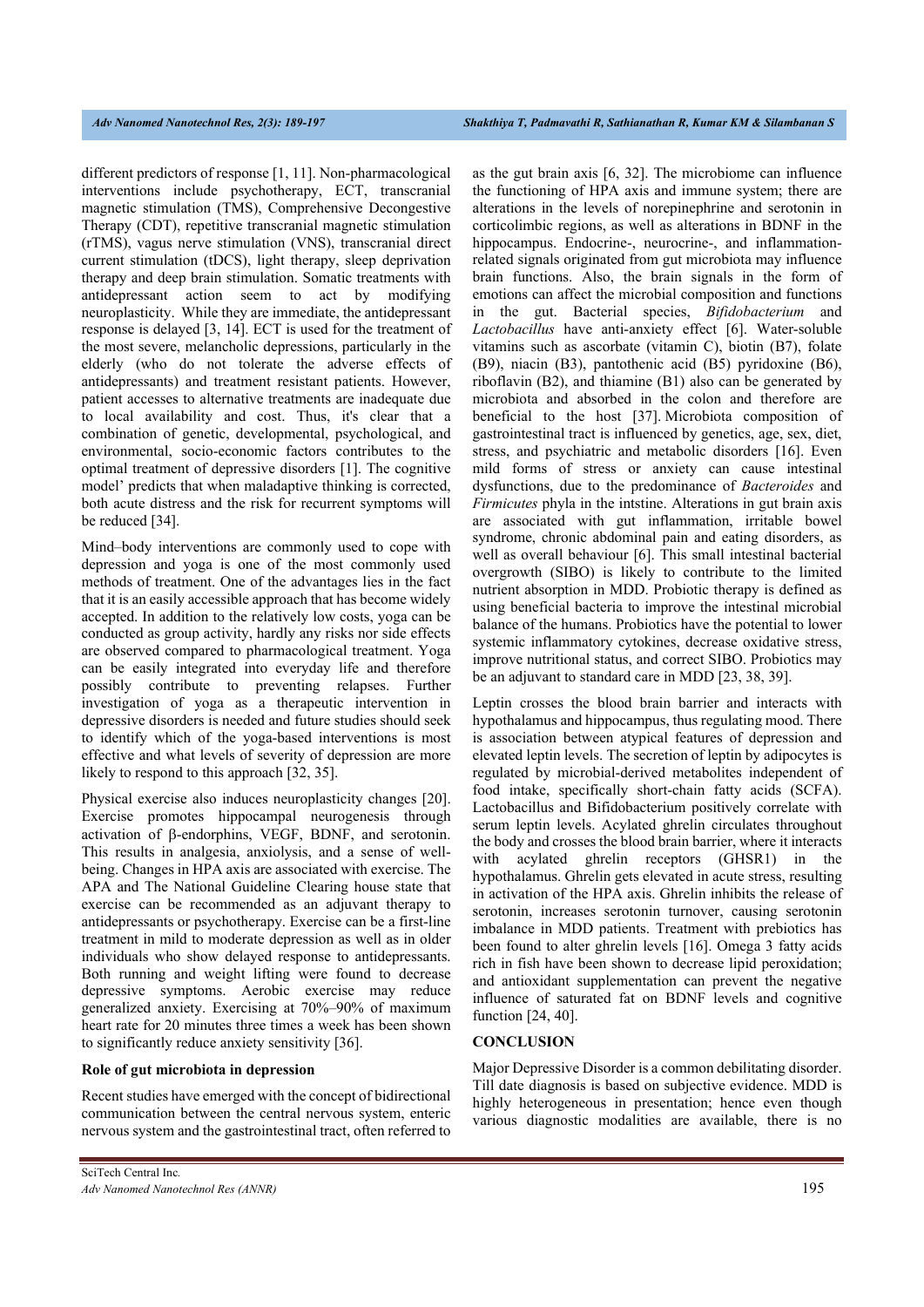consensus among the researchers as well as clinicians in deciding the diagnostic panel. The same type or problem exists with treatment also. Hence it is mandatory to find out noninvasive, cost effective and easy techniques such as identification of biomarkers is the need of the hour which helps in diagnosing MDD cases before the onset of symptoms. Inclusion of nonpharmacological treatment along with pharmacotherapy may have a promising role in improving the quality of life.

## **REFERENCES**

- 1. Blackburn TP (2019) Depressive disorders: Treatment failures and poor prognosis over the last 50 years. Pharmacol Res Perspect 7: e00472.
- 2. Bruce ML (2002) Psychosocial risk factors for depressive disorders in late life. Biol Psychiatry 52: 175- 184.
- 3. Gururajan A, Clarke G, Dinan TG, Cryan JF (2016) Molecular biomarkers of depression. Neurosci Biobehav Rev 64:101-133.
- 4. Kessler RC, Bromet EJ (2013) The epidemiology of depression across cultures. Annu Rev Public Health 34: 119-138.
- 5. Packnett ER, Elmasry H, Toolin CF, Cowan DN, Boivin MR (2017) Epidemiology of Major Depressive Disorder Disability in the US Military: FY 2007-2012. J Nerv Ment Dis 205: 672-678.
- 6. Vlainić JV, Šuran J, Vlainić T, Vukorep AL (2016) Probiotics as an Adjuvant Therapy in Major Depressive Disorder. Curr Neuropharmacol 14: 952-958.
- 7. Huang TL, Lin CC (2015) Advances in Biomarkers of Major Depressive Disorder. Adv Clin Chem 68: 177-204.
- 8. Palazidou E (2012) The neurobiology of depression. Br Med Bull 101: 127-145.
- 9. Grover S, Dutt A, Avasthi A (2010) An overview of Indian research in depression. Indian J Psychiatry 52: S178-S188.
- 10. Krishnakumar P, Geeta MG (2006) Clinical profile of depressive disorder in children. Indian Pediatrics 43: 521-526.
- 11. Chen JJ, Bai SJ, Li WW, Zhou CJ, Zheng P, et al. (2018) Urinary biomarker panel for diagnosing patients with depression and anxiety disorders. Transl Psychiatry 8: 192.
- 12. Krishnan KR (2002) Biological risk factors in late life depression. Biol Psychiatry 52: 185-192.
- 13. Patel S, Shah R, Patel H , Tilwani M, Vankar GK (1998) Depressive symptomatology among adolescent schoolgirls. Indian J Psychiatry 40: S35.
- 14. Andrade C, Rao NSK (2010) How antidepressant drugs act: A primer on neuroplasticity as the eventual mediator of antidepressant efficacy. Indian J Psychiatry 52: 378- 386.
- 15. Penn E, Tracy DK (2012) The drugs don't work? Antidepressants and the current and future pharmacological management of depression. Ther Adv Psychopharmacol 2: 179-188.
- 16. Horne R, Foster JA (2018) Metabolic and Microbiota Measures as Peripheral Biomarkers in Major Depressive Disorder. Front Psychiatry 9: 513.
- 17. Beijers L, Wardenaar KJ, Bosker FJ, Lamers F, Grootheest GV, et al. (2019) Biomarker-based subtyping of depression and anxiety disorders using Latent Class Analysis. A NESDA study. Psychol Med 49: 617-627.
- 18. Nikolova V, Zaidi SY, Young AH, Cleare AJ, Stone JM (2019) Gut feeling: randomized controlled trials of probiotics for the treatment of clinical depression: Systematic review and meta-analysis. Ther Adv Psychopharmacol 9: 2045125319859963.
- 19. Atkinson L, Sankar A, Adams TM, Cynthia HYF (2014) Recent Advances in Neuroimaging of Mood Disorders: Structural and Functional Neural Correlates of Depression, Changes with Therapy, and Potential for Clinical Biomarkers. Curr Treat Options Psych 1: 278- 293.
- 20. Jentsch MC, Buel EMV, Bosker FJ, Gladkevich AV, Klein HC et al. (2015) Biomarker approaches in major depressive disorder evaluated in the context of current hypotheses. Biomark Med 9: 277-297.
- 21. Venigalla H, Mekala HM, Hassan M, Ahmed R, Zain H, et al (2017) An Update on Biomarkers in Psychiatric Disorders - Are we aware, Do we use in our clinical practice? Ment Health Fam Med 13: 471-479.
- 22. Young JJ, Silber T, Bruno D, Levy IRG, Pomara N, et al. (2016) Is there Progress? An Overview of Selecting Biomarker Candidates for Major Depressive Disorder. Front Psychiatry 7: 72.
- 23. Logan AC, Katzman M (2005) Major depressive disorder: Probiotics may bean adjuvant therapy. Med Hypotheses 64: 533-538.
- 24. Strawbridge R, Young AH, Cleare AJ (2017) Biomarkers for depression: recent insights, current challenges and future prospects. Neuropsychiatr Dis Treat 13: 1245- 1262.
- 25. Hacımusalar Y, Eşel E (2018) Suggested Biomarkers for Major Depressive Disorder. Noro Psikiyatr Ars 55: 280- 290.
- 26. Shirayama Y, Chen AC, Nakagawa S, Russell DS, Duman RS (2002) Brain-derived neurotrophic factor

SciTech Central Inc*. Adv Nanomed Nanotechnol Res (ANNR)* 196